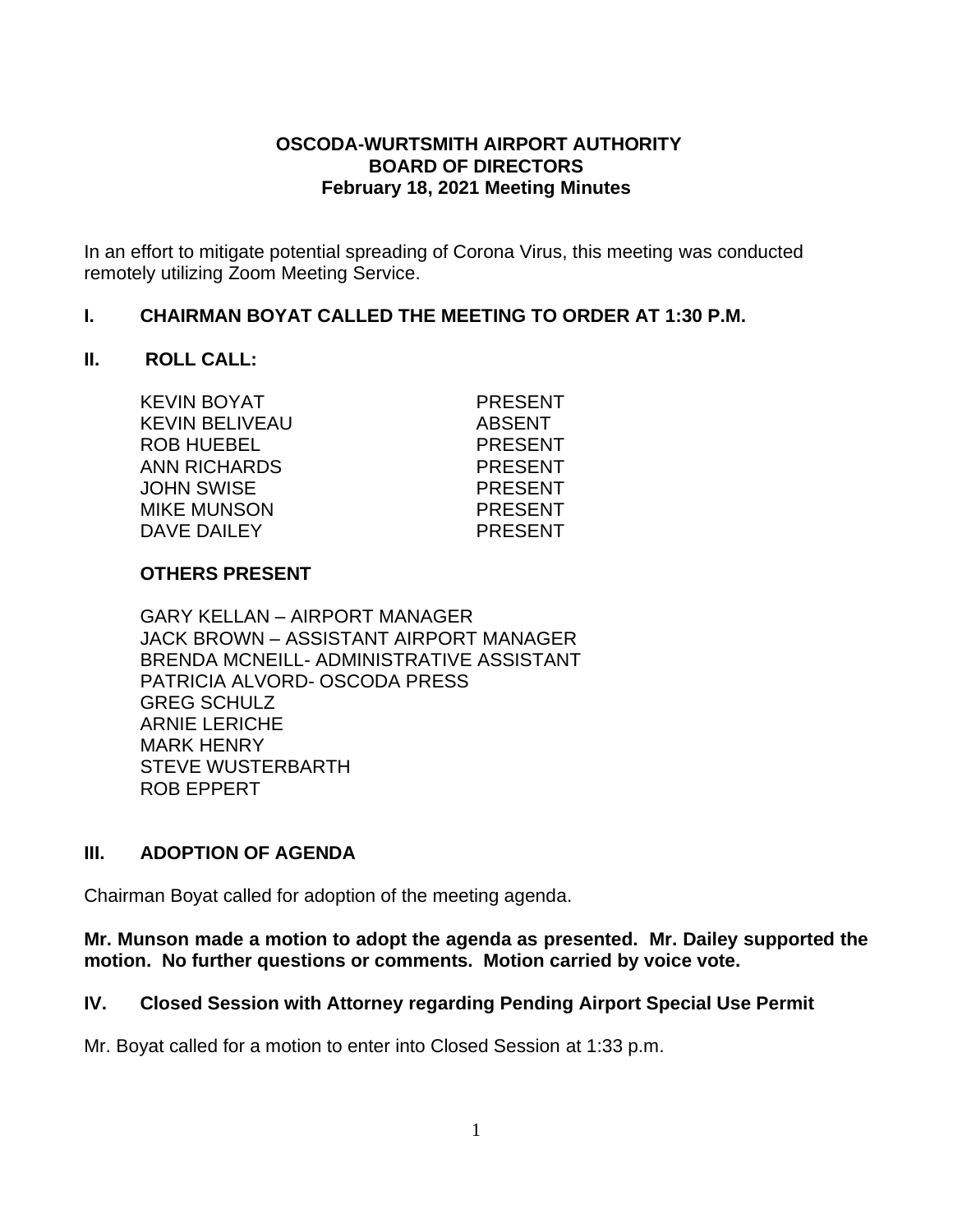**Mr. Dailey made a motion to enter into Closed Session. Mr. Swise supported the motion. Mr. Munson, Yes, Mr. Huebel, Yes, Mr. Dailey, Yes, Mr. Swise, Yes, Ms. Richards, Yes, Mr. Boyat, Yes. Motion carried.**

Mr. Boyat called for a motion to return to open session at 1:57 p.m.

**Mr. Dailey made a motion to return to Open Session. Mr. Swise supported the motion. Mr. Huebel, Yes, Mr. Dailey, Yes, Mr. Swise, Yes, Ms. Richards, Yes, Mr. Munson, Yes, Mr. Boyat, Yes. Motion carried.**

## **V. APPROVAL OF MINUTES – January 21, 2021 Regular Meeting**

Chairman Boyat called for a motion to approve the January 21, 2021 meeting minutes.

**Motion made by Mr. Dailey to approve the January 21, 2021 meeting minutes as presented. Ms. Richards supported the motion. No further comments. Motion carried by voice vote.**

## **VI. Financial Business – January 2021 Financial Activities Report**

Mr. Munson and Mr. Kellan reviewed bank statements and financial transactions during the month of January 2021. A listing of bills processed for payment during January, totaling \$131,068.40 was provided to the Board. That total included \$48,795.00 for the recently approved purchase of a new field tractor and mower deck. Therefore, general operating expenses during January total approximately \$82,273.40. There were no further questions or comments.

**Mr. Dailey made a motion to accept the January 2021 Financial Activities Report. Mr. Munson supported the motion. Mr. Dailey, Yes, Mr. Swise, Yes, Ms. Richards, Yes, Mr. Munson, Yes, Mr. Huebel, Yes, Mr. Boyat, Yes. Motion carried.**

## **VII. Current Business**

# **A. Local Co-Chairman of C-RAB Requesting Support – Resolution No. 2021-02**

In response to local community requests, the United States Air Force (USAF) agreed to establish a Community – Restoration Advisory Board (C-RAB). Intentions of a C-RAB include improving communications and involvement among community stakeholders, regulatory agencies, and the USAF during response to environmental contamination issues. The C-RAB is configured with 17 members. OWAA is represented on the C-RAB by Mr. Mike Munson. Two of the C-RAB members serve as Co-Chairman. One Co-Chairman represents the USAF and the other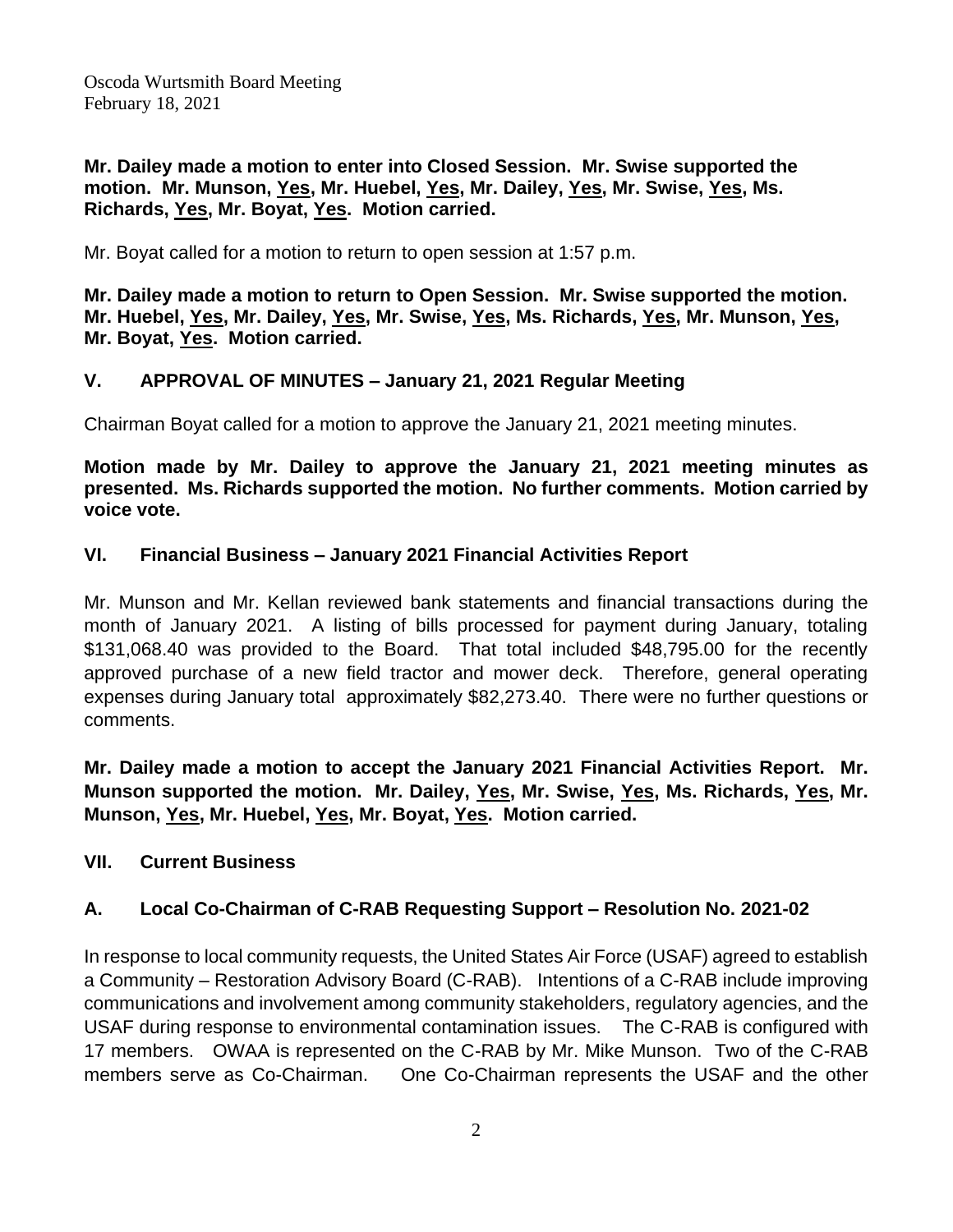Oscoda Wurtsmith Board Meeting February 18, 2021

represents local community stakeholders. Mr. Mark Henry is currently serving as the Co-Chairman representing the local community.

Mr. Henry attended this OWAA meeting. He informed the Airport Board that he has sent letters to Congressman Kildee and U.S. Senator Debbie Stabenow and U.S. Senator Gary Peters. A copy of that letter was provided to the Board. In short, Mr. Henry is seeking assistance with pressing the USAF into allowing local stakeholders to have greater participation in planning and decisions making while environmental restoration strategies are being formulated for projects to be implemented within the local community.

Mr. Henry was seeking demonstrations of support for this initiative from local units of government. The Charter Township of Oscoda and Charter Township of AuSable have already adopted resolutions of support. For this meeting, OWAA Resolution No. 2021-02 was prepared to demonstrate support from the Airport Authority. Mr. Henry encouraged the Airport Board to adopt the proposed resolution and to send it to Congressman Kildee, U.S. Senator Debbie Stabenow, and U.S. Senator Gary Peters.

**Mr. Dailey made a motion to adopt proposed Resolution No. 2021-02 and to forward that resolution to Congressman Kildee, U.S. Senator Debbie Stabenow, and U.S. Senator Gary Peters. Mr. Swise supported the motion. Ms. Richards, Yes, Mr. Munson, Yes, Mr. Huebel, Yes, Mr. Dailey, Yes, Mr. Swise, Yes, Mr. Boyat, Yes. Motion carried.**

## **B. Kalitta Air – Building 5071 Long-Term Lease Agreement**

Local operations of Kalitta Air include an approximate 8,879 sq. ft. training facility (Building No. 5070) - - which is leased from OWAA. Kalitta Air is now seeking to expand training operations by also leasing neighboring Building No. 5071.

Building No. 5071 is a 10,410 sq. ft. office building that has not been reoccupied since base closure. As a result, the building needs cleaning and substantial amounts of renovation. Kalitta Air is willing to lease the building and pay licensed contractors to renovate the building - - in exchange for long-term partial rent credit. A tabulation of estimated building renovation costs was provided to the Board.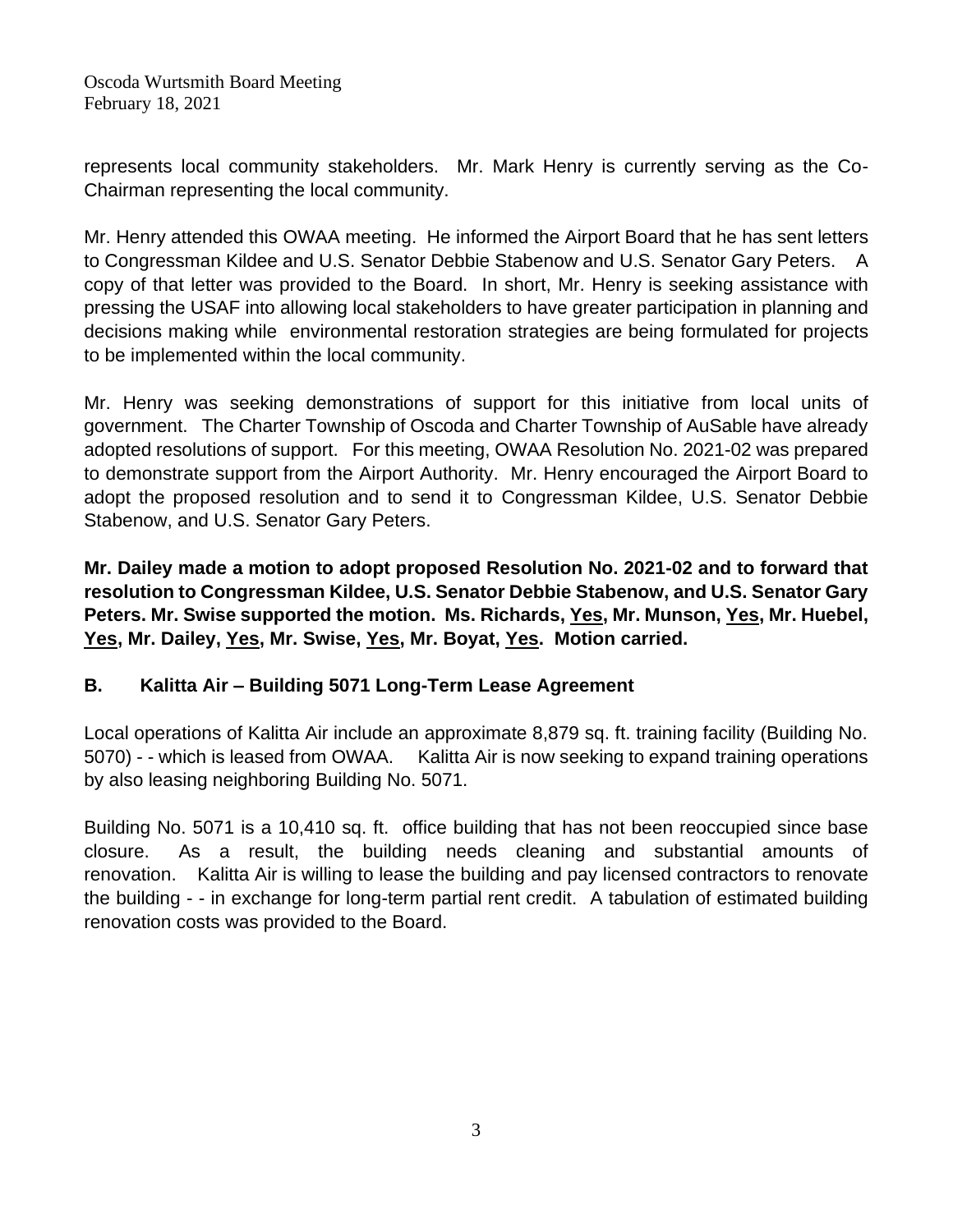The schedule of lease dates, rental rates and rent credits is demonstrated within the table below.

| Lease Dates - Rent Schedule - Credit for Leasehold Improvement Costs |                                                                                                                      |                          |                                       |                                              |                                 |  |
|----------------------------------------------------------------------|----------------------------------------------------------------------------------------------------------------------|--------------------------|---------------------------------------|----------------------------------------------|---------------------------------|--|
| Lease Dates<br>Years                                                 | Scheduled<br><b>Monthly Rent</b>                                                                                     | Scheduled<br>Annual Rent | Pre-Paid<br>Rent<br>Annual<br>Credits | <b>Net</b><br><b>Annual Rent</b><br>Payments | Net Monthly<br>Rent<br>Payments |  |
| 2021                                                                 | Rent is waived during building renovation and rent amounts will be pro-rated during any partial<br>months and years. |                          |                                       |                                              |                                 |  |
| Date of Initial<br>Occupancy<br>9/30/2026                            | \$2,500.00                                                                                                           | \$30,000.00              | (\$20,000.00)                         | \$10,000.00                                  | \$833.33                        |  |
| 10/1/2026<br>9/30/2031                                               | \$2,750.00                                                                                                           | \$33,000.00              | (\$20,000.00)                         | \$13,000.00                                  | \$<br>1,083.33                  |  |
| 10/1/2031<br>9/30/2036                                               | \$3,025.00                                                                                                           | \$36,300.00              | (\$20,000.00)                         | \$16,300.00                                  | \$<br>1,358.33                  |  |

Mr. Dailey commented that this decision is a "no brainer. Any building that the Airport can put back into use, the Airport should be able to do that". Mr. Boyat agreed.

Ms. Richards sought clarification on the rent abatement in the lease schedule. Mr. Kellan explained that rent payments would be waived while the building is being renovated - - until Kalitta Air occupies the building. Upon occupancy, Kalitta Air will then pay rent in accordance with the schedule demonstrated within the table above. Ms. Richards indicated her understanding and agreed that the building should be rented to Kalitta Air.

**Mr. Dailey made a motion to authorize Staff to discuss and work with the Airport Board's attorney to finalize a lease agreement with Kalitta Air for renting Building No. 5071 and to provide authorization for Chairman Boyat and Airport Manager Kellan to sign said lease agreement on behalf of OWAA. Mr. Munson supported the motion. Ms. Richards, Yes, Mr. Munson, Yes, Mr. Huebel, Yes, Mr. Dailey, Yes, Mrs. Swise, Yes, Mr. Boyat, Yes. Motion carried.**

# **VIII. Airport Manager Comments**

# **A. Michigan Launch Initiative**

Mr. Kellan reminded the Board that in order to establish Space Vehicle Support facilities, the Airport Layout Plan (ALP) will need to be amended. Therefore, a scope of work and fee proposal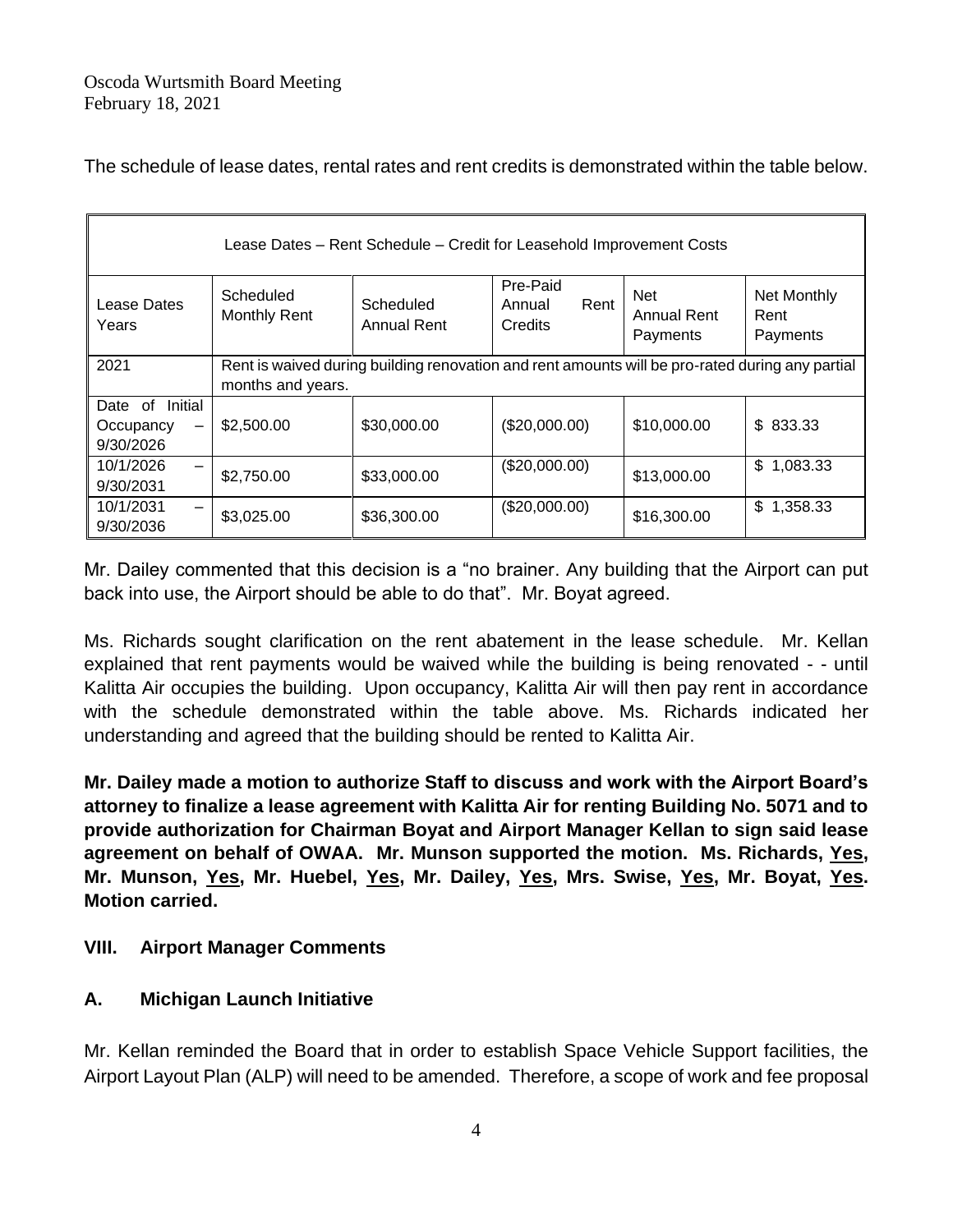Oscoda Wurtsmith Board Meeting February 18, 2021

has been requested of the Airport Authority's retained planning and engineering consultant - - Mead & Hunt Inc.

Mr. Kellan also remined the Board that Michigan Aerospace Manufacturers Association has selected Chippewa County Airport as the location for establishing a Spaceport Operations Command-and-Control Center.

Mr. Kellan reported that Michigan Aerospace Manufacturers Association is retaining consultants to continue with the application phase pursuant to securing necessary Commercial Spaceport Operator Licenses from the FAA. It is his understanding that the application phase will include developing a master plan for locating buildings, facilities and supporting infrastructure capacity requirements on OWA properties. Mr. Kellan said it is currently somewhat difficult to draft a lease agreement until it is known where and which properties will be utilized.

Mr. Dailey asked if the Airport is "shooting its self in the foot" by being a General Aviation Airport. He also asked if the Airport Authority should be looking into the application process for establishing a Maintenance Operation so that more money could be available? Mr. Kellan agreed and stated that those initiatives will need to be worked. Mr. Dailey said he feels that the Airport should be more proactive. He said there has been conversation regarding getting Mr. Kellan some assistance. Mr. Dailey reported Chippewa County hired Colonel Alexander and BRPH to represent them in the system, whereas this Airport chose to utilize their Attorney and he feels this has put OWAA behind.

Mr. Boyat reported having conversation with Mr. Kellan regarding getting some assistance. Mr. Dailey agreed. Mr. Dailey feels that someone with Airforce Space force and FAA experience will be helpful. He said it just does not make sense for what the Airport has to gain to not put forth in the expenditures to do that. Mr. Boyat agreed. Mr. Dailey said, "it just doesn't make sense not to do it".

Mr. Kellan said that recruitment for additional Staff and support services will initially be discussed with members of the Executive Committee.

Mr. Boyat called for a motion regarding the discussion.

**Mr. Dailey made a motion for Staff to actively search for assistance with the Michigan Launch Initiative. Mr. Munson supported the motion. Mr. Munson, Yes, Mr. Huebel, Yes, Mr. Dailey, Yes, Mr. Swise, Yes, Ms. Richards, Yes, Mr. Boyat, Yes. Motion carried.**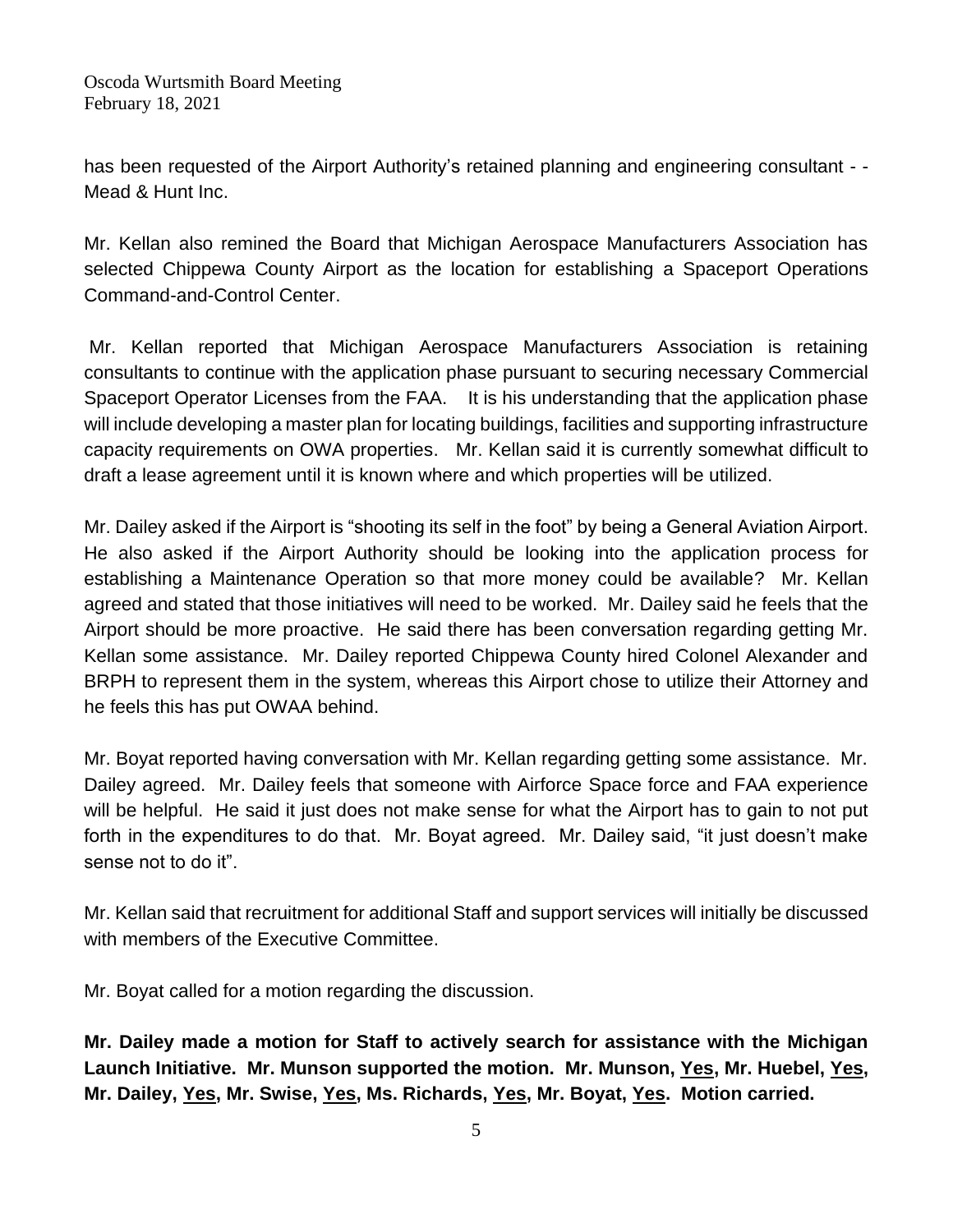Oscoda Wurtsmith Board Meeting February 18, 2021

## **B. Kalitta Air – Hangar 10**

Mr. Kellan reported that the Joint Airport Zoning Board has conducted Site Plan review for the Hangar No. 10 development project. That meeting was conducted February 15, 2021. The Joint Airport Zoning Board voted unanimously to approve the Site Plan for Kalitta Air- Hangar 10 as proposed - - under the condition that Air Space review and approval is first secured from the FAA and MDOT – Office of Aeronautics and the developer is responsive to any potential environmental contamination issues that may be discovered during construction. The construction contractor is preparing to commence construction during the spring of 2021.

#### **C. MDOT Office of Aeronautics Award**

Mr. Kellan announced that Michigan – Office of Aeronautics has aeronautics has selected Oscoda-Wurtsmith Airport Authority as "Michigan's Airport of the Year" in the General Aviation Category. This award was presented earlier this same day as part of the annual Michigan Airports Conference. Mr. Kellan read aloud the acceptance response he gave during the award ceremony. Board members replied with support for Mr. Kellan and for his dedication and commitment to his job. Mr. Kellan thanked the Board for their kind remarks and continuing faith and confidence in our OWAA staff and operations.

- **D. Storm Water Discharge Permit – Additional Requirements:** Mr. Kellan reported that OWAA is required to maintain a Stormwater Discharge Permit. The most recent permit renewal stipulates an additional requirement of conducting a Short-Term Storm Water Characterization Study (STSWCS) . Mr. Kellan reported that Michigan Department of Environment and Great Lakes Energy (EGLE) is requiring the study but that agency is not offering funding to cover related expenses. Staff will be soliciting proposals from environmental service consultant to help OWAA comply with the subject requirements.
- **E. University of Minnesota – PFAS Remediation Testing Proposal:** Mr. Kellan reported that OWAA has been contacted by representatives of the University of Minnesota. Their Environmental Science Department is developing PFAS filtering systems. They are seeking to test their proto-type equipment on OWAA properties. Mr. Kellan has sent the University of Minnesota proposal to representatives of Michigan EGLE and the Air Force for review and comments. Mr. Kellan is hopeful to be able to provide more information at the next meeting.